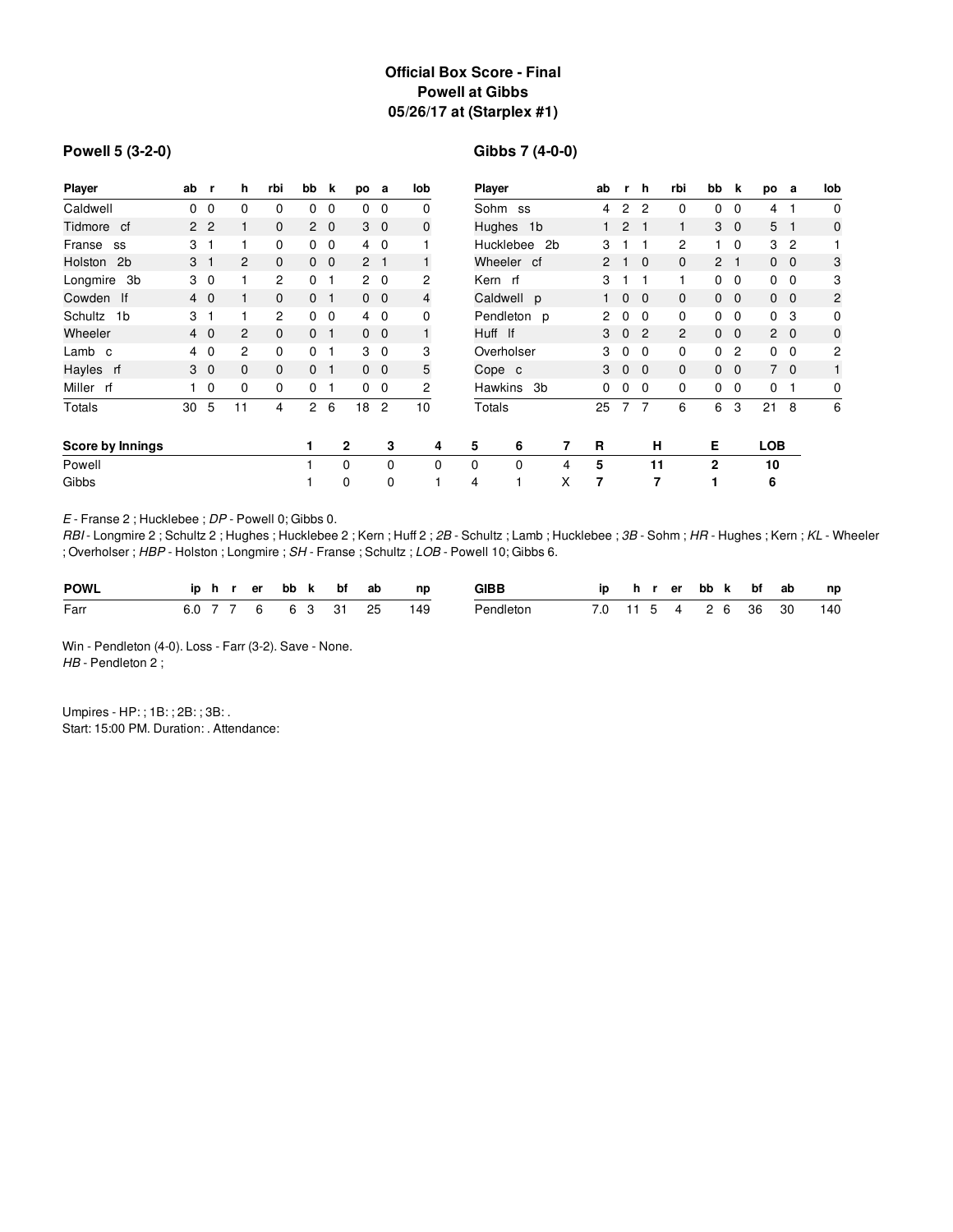# **S c o rin g In nin g s - Fin al Powell at Gibbs 0 5 / 2 6 /1 7 a t ( S ta r ple x # 1 )**

| Score by Innings |  | 2 3 4 5 6 7 R   |  |  | H                   | E | LOB |
|------------------|--|-----------------|--|--|---------------------|---|-----|
| Powell           |  | 1 0 0 0 0 0 4 5 |  |  |                     |   |     |
| Gibbs            |  |                 |  |  | 1 0 0 1 4 1 X 7 7 1 |   |     |

Powell starters: Gibbs starters: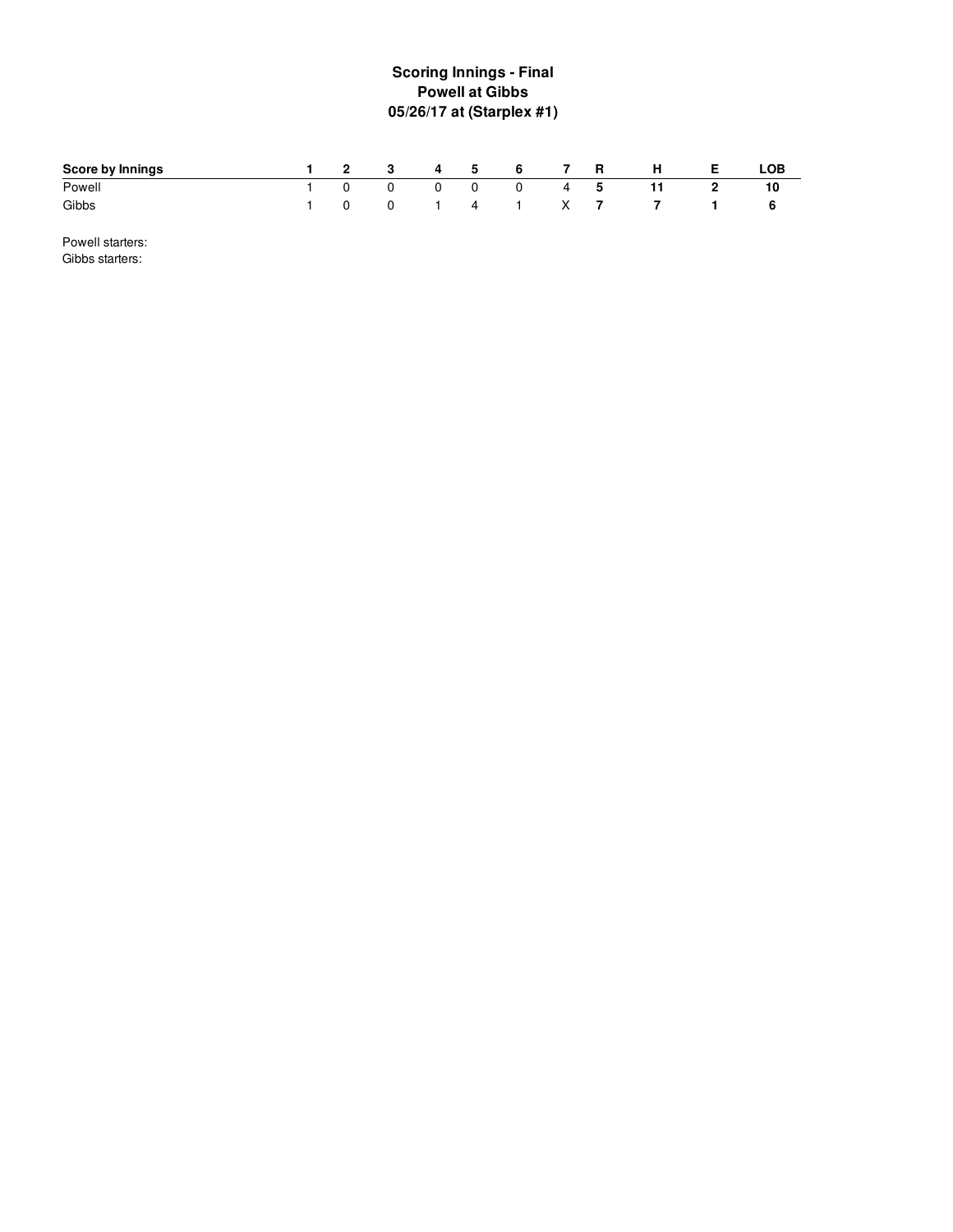## **Play By Play (Full) - Final Powell at Gibbs 05/26/17 at (Starplex #1)**

| 1 2 3 4 5 6 7 R H E<br><b>Score by Innings</b> |  |  |  |  |                      | LOB |
|------------------------------------------------|--|--|--|--|----------------------|-----|
| Powell                                         |  |  |  |  | 1 0 0 0 0 0 4 5 11 2 |     |
| Gibbs                                          |  |  |  |  | 1 0 0 1 4 1 X 7 7 1  | - 6 |

Powell starters: Gibbs starters:

POWL 1st - Tidmore, #1 walked [Pendleton, #5]; Tidmore, #1 stole 2nd; Franse, #13 sacrificed [R Pendleton, S Hucklebee] M Tidmore advanced to 3rd; Holston, #60 grounded out to 2B, (ground ball) [S Hucklebee, M Hughes]; Longmire, #6 singled to RF, (hard ground ball) [K Kern] M Tidmore **scored;** Longmire, #6 advanced to 2nd on throw; Cowden, #24 grounded out to 1B, (ground ball) [M Hughes]; R, H, E, LOB.

GIBB 1st - Sohm, #3 flied out to SS, (fly ball) [B Franse]; **Hughes, #11 homered to LF, (fly ball) [];** Hucklebee, #26 flied out to CF, (fly ball) [M Tidmore]; Wheeler, #00 walked [Farr, #12]; Wheeler, #00 stole 2nd; Kern, #33 flied out to 3B, (popup) [K Longmire]; R, H, E, LOB.

POWL 2nd - Schultz, #41 grounded out to SS, (ground ball) [L Sohm, M Hughes]; Wheeler, #23 struck out swinging [Pendleton, #5]; Lamb, #18 doubled to LF, (fly ball) [J Huff]; Hayles, #2 flied out to LF, (fly ball) [J Huff]; R, H, E, LOB.

GIBB 2nd - Pendleton, #5 flied out to SS, (fly ball) [B Franse]; Huff, #1 flied out to CF, (fly ball) [M Tidmore]; Overholser, #17 struck out swinging [Farr, #12];

R, H, E, LOB.

POWL 3rd - Tidmore, #1 grounded out to 1B, (ground ball) [M Hughes]; Franse, #13 flied out to SS, (popup) [L Sohm]; Holston, #60 singled to CF, (hard ground ball) [O Wheeler]; Longmire, #6 struck out swinging [Pendleton, #5]; R, H, E, LOB.

GIBB 3rd - Cope, #28 flied out in foul territory, (popup) [H Schultz]; Sohm, #3 flied out to SS, (popup) [B Franse]; Hughes, #11 walked [Farr, #12]; Hucklebee, #26 walked [Farr, #12] M Hughes advanced to 2nd; Wheeler, #00 flied out in foul territory, (popup) [K Longmire]; R, H, E, LOB.

POWL 4th - Cowden, #24 singled to RF, (hard ground ball) [K Kern]; Schultz, #41 sacrificed [A Hawkins, S Hucklebee] K Cowden advanced to 2nd; Wheeler, #23 singled to 2B, (ground ball) [S Hucklebee] K Cowden advanced to 3rd; Lamb, #18 struck out swinging [Pendleton, #5]; Hayles, #2 struck out swinging [Pendleton, #5]; R, H, E, LOB.

GIBB 4th - **Kern, #33 homered to LF, (fly ball) [];** Pendleton, #5 flied out to 2B, (popup) [L Holston]; Huff, #1 singled to LF, (line drive) [K Cowden]; Overholser, #17 flied out to 1B, (popup) [H Schultz]; Cope, #28 grounded out to P, (ground ball) [A Farr, H Schultz]; R, H, E, LOB.

POWL 5th - Tidmore, #1 walked [Pendleton, #5]; Franse, #13 grounded out to P, (ground ball) [R Pendleton, S Hucklebee] M Tidmore advanced to 2nd; Tidmore, #1 picked off at 2nd [M Hughes, L Sohm]; Holston, #60 singled to LF, (popup) [J Huff]; Longmire, #6 flied out in foul territory, (popup) [L Sohm]; R, H, E, LOB.

GIBB 5th - Sohm, #3 tripled to LF, (fly ball) [K Cowden]; Hughes, #11 walked [Farr, #12]; Hughes, #11 stole 2nd; **Hucklebee, #26 doubled to LF, (fly ball) [K Cowden] L Sohm scored, M Hughes scored;** Wheeler, #00 walked [Farr, #12]; Kern, #33 grounded out to 2B, (ground ball) [L Holston, H Schultz] S Hucklebee advanced to 3rd, O Wheeler advanced to 2nd; Lineup: Sub K Caldwell, #4 for R Pendleton, #5 (Pitcher); Caldwell, #4 flied out to 2B, (popup) [L Holston]; Huff, #1 singled to RF, (popup) [M Hayles] S Hucklebee scored, O Wheeler advanced to 3rd; Wheeler, #00 scored **on last play;** Overholser, #17 struck out looking [Farr, #12]; R, H, E, LOB.

POWL 6th - Lineup: Sub R Pendleton, #5 for K Caldwell, #4 (Pitcher); Cowden, #24 flied out to SS, (popup) [L Sohm]; Schultz, #41 grounded out to 2B, (ground ball) [S Hucklebee, M Hughes]; Wheeler, #23 singled to CF, (fly ball) [O Wheeler]; Lamb, #18 singled to CF, (fly ball) [O Wheeler] E Wheeler advanced to 2nd; Lineup: Sub K Miller, #44 for M Hayles, #2 (Right Field); Miller, #44 struck out swinging [Pendleton, #5]; R, H, E, LOB.

GIBB 6th - Lineup: Sub M Hayles, #2 for K Miller, #44 (Right Field); Cope, #28 flied out to SS, (popup) [B Franse]; Sohm, #3 singled to LF, (fly ball) [K Cowden]; Sohm, #3 stole 2nd; Sohm, #3 advanced to 3rd on error by SS [B Franse]; **Sohm, #3 scored on last play;** Hughes, #11 walked [Farr, #12]; Hucklebee, #26 flied out to CF, (fly ball) [M Tidmore]; Hughes, #11 stole 2nd; Hughes, #11 advanced to 3rd on error by SS [B Franse]; Wheeler, #00 struck out looking [Farr, #12];